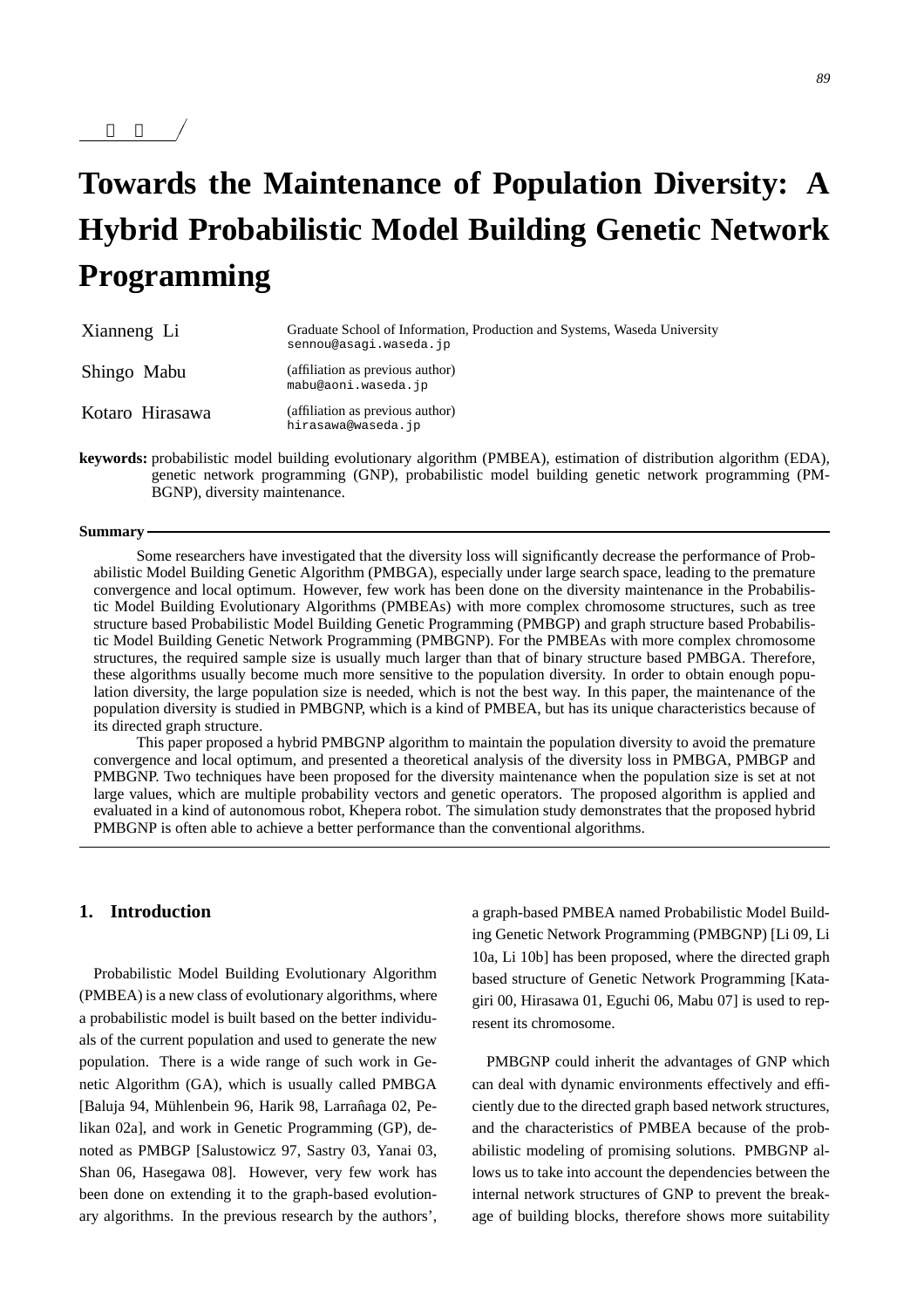for the decomposable problems.

Most of the current PMBEAs suffer from the problem that the diversity of the genetic information will be significantly decreased in the generated population when the population size is not large enough, leading to the local convergence. The diversity loss in PMBGA has been proven in [Shapiro 06]. Therefore, when PMBGA is used to solve problems, its population size should be set at an enough size in order to ensure the enough diversity for the global optimum [Pelikan 02b]. Some studies also investigated that applying mutation operator [Handa 07] or niching operator [Sastry 05] to PMBGA could maintain the population diversity.

On the other hand, for the PMBEAs with more complex structure representations, the problem of the diversity loss is much more essential than that of PMBGA, since the required sample size in such PMBEAs is usually much larger than that of PMBGA (see section 3). On the other hand, in order to solve the problems consisting of large search space, the required population size should be set at huge values to ensure the enough diversity. Therefore, the study on the diversity maintenance becomes much essential in the PMBEAs with more complex structure representations.

In the research on PMBGP, Probabilistic Incremental Program Evolution (PIPE) uses a mutation operator to explore the search space [Salustowicz 97], while Estimation of Distribution Programming (EDP) adjusts the calculated probabilistic model by Laplace Correlation to avoid the premature convergence [Yanai 03]. However, most of these algorithms are testified in GP's benchmark problems with not so large search space, such as symbolic regression problems and boolean function problems, and the importance of the diversity maintenance is not clarified clearly in PMBGP. As a PMBEA with graph-based structure representations, PMBGNP holds the same problem of the diversity loss as PMBGP, and even more serious. The reason is that, the graph structure and population size of GNP are usually set at small values to solve problems, which is one of the advantages of GNP [Mabu 07], therefore the sample space becomes much smaller than that of PMBGP, which probably causes the diversity loss.

This paper focuses on studying the diversity maintenance of PMBGNP to make it work in the problems with larger search space than that of classical benchmark problems. This paper presents a short survey of the current study of PMBEAs in terms of different kinds of chromosome representations, and theoretically analyzes the diversity loss of different types of PMBEAs. Also, this paper proposes two techniques to maintain the population diversity of PMBGNP in terms of improving the exploration ability, which are multiple probability vectors and genetic operators. The proposed algorithm is denoted as hybrid PMBGNP and is evaluated in a real world problem, controlling a kind of autonomous robot, Khepera robot [Michel 96, Cyberbotics]. The simulation study shows the proposed algorithm could significantly maintain the diversity of PMBGNP to solve the problems.

## **2. Literature review**

## *2·1 PMBGA*

The idea of probabilistic modeling building evolutionary algorithm (PMBEA) was first introduced in the field of binary GA in [Baluja 94], and has attracted much attention in the last decade. It consists of three types of algorithms: no interactions, pairwise interactions and multivariate interactions [Pelikan 02b], to study the building blocks of different complexity. The class of GA based PMBEA is usually called as PMBGA [Mühlenbein 96, Harik 98, Larrañaga 02, Pelikan 02a]. PMBGA identifies and recombines important building blocks through estimating the distribution of promising individuals. Algorithm 1 shows the basic pseudo-code of PMBGA, which is the same as most PMBEAs.

PMBGA studies the GA's binary string structure by calcuating the frequencies of 0's or 1's in each gene loci. Generally, marginal probability is used to represent the probablistic model of PMBGA without interactions, while the joint probability is used to represent the probabilistic model of PMBGA with interactions. Numerous algorithms have been proposed to draw the success of this topic, in both theory and application.

#### **Algorithm 1** Algorithm of PMBEAs

1:  $t \leftarrow 0$ 

randomly generate an initial population  $S(t)$ 

- 2: evaluate the fitness of the initial population
- 3: execute selection operator to select a set of promising individuals  $B(t)$
- 4: construct a probabilistic model  $P<sup>t</sup>$  from  $B(t)$
- 5: generate a new population  $S(t+1)$  using the probabilistic model *P t*
- 6: evaluate the fitness of the new population  $S(t+1)$ set  $t \leftarrow t + 1$
- 7: if the termination criteria are not met, go to 3

#### *2·2 PMBGP*

Some research has introduced PMBEA into GP, which uses tree structures to represent its chromosome. The first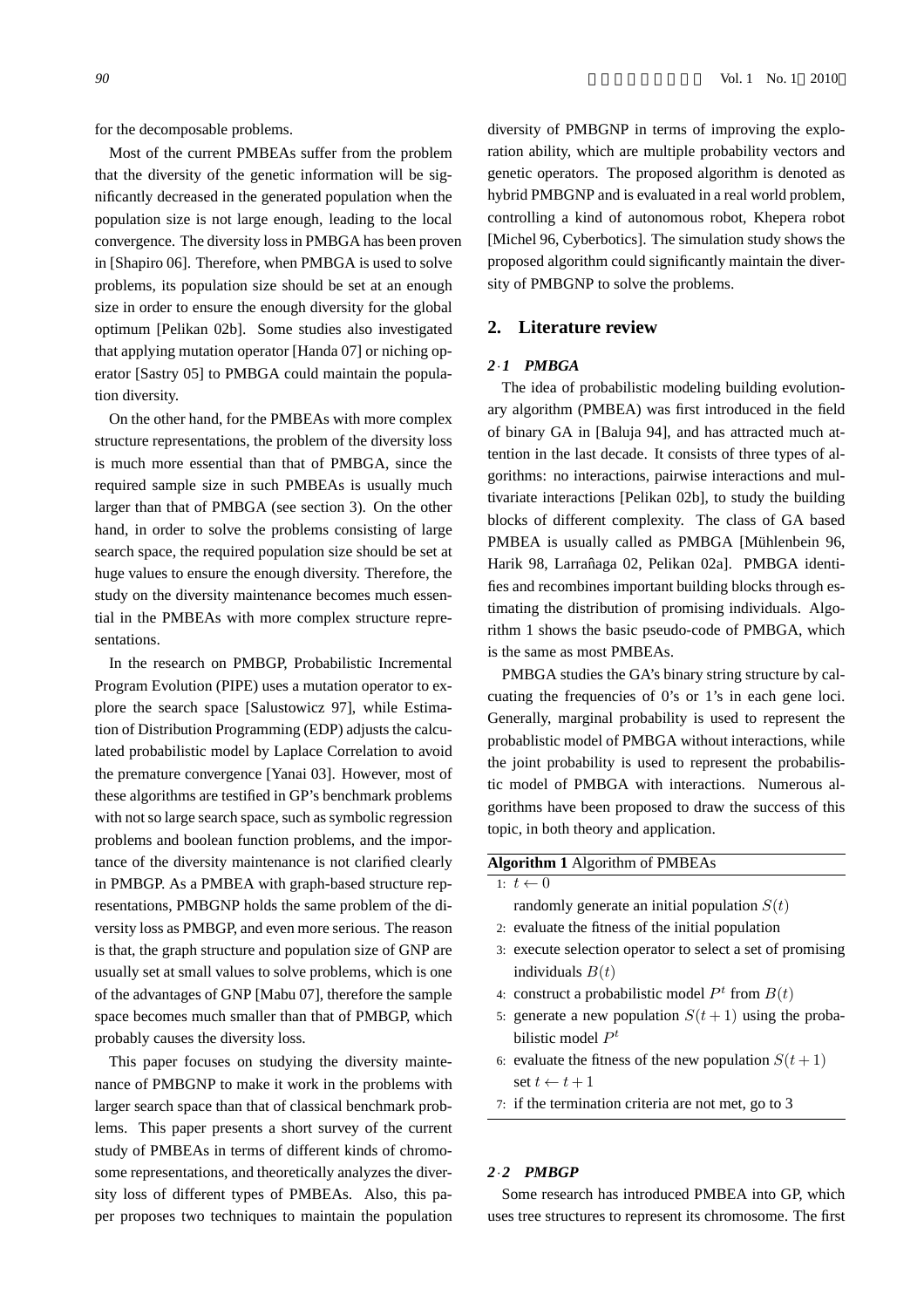algorithm of PMBGP is PIPE [Salustowicz 97], where a prototype tree is constructed and maintained to evolve GP individuals. PIPE corresponds to the PMBGA without interactions, such as PBIL [Baluja 94] and UMDA [Mühlenbein 96]. EDP was proposed to extend PMBGP to pairwise interactions, where Bayesian network is used to identify the second order building blocks [Yanai 03]. eCGP [Sastry 03] and POLE [Hasegawa 08] extend PM-BGP to multivariate interactions, therefore more complex building blocks in GP could be identified and recombined.

Since PMBGP uses tree structures to represent its chromosome, its probabilistic model is generally constructed by calculating the frequencies of functions in each node, which is different from that of PMBGA.

# *2·3 PMBGNP*

In the previous research, the authors have first extended the idea of PMBEA to a graph based evolutionary algorithm - Genetic Network Programming (GNP) - and called the proposed algorithm as PMBGNP [Li 09]. GNP [Katagiri 00, Hirasawa 01, Eguchi 06, Mabu 07] is an extension of GA [Holland 75, Goldberg 89] and GP [Koza 92, Koza 94] in terms of using network structures to represent its chromosome. Multiple nodes and their branches are used to construct the directed graph structures to improve the search efficiency and expression ability. Many studies have investigated that GNP can outperform the conventional algorithms to solve the complex problems in dynamic environments, such as Multi-agent Systems [Murata 04, Eguchi 06, Mabu 07], Data Mining [Shimada 06], Elevator System Control [Hirasawa 08] and Financial Engineering [Chen 09], etc. PMBGNP is evaluated by applying to a real world based data mining application and the comparative analysis shows its superiority comparing with the conventional GNP [Li 10a, Li 10b].

Although there is few work on studying the graph structure representation based PMBEA, the previous research has shown the superiority of graph based evolutionary algorithms for some problems in terms of stronger expression and evolution ability than that of conventional GP [Teller 95, Miller 00, Hirasawa 01]. On the other hand, GNP is mainly designed for solving some complex problems in dynamic environments, where the required search space is generally large. Therefore, PMBGNP could be considered having two characteristics, that is, the extension of PMBEA to graph structure based evolutionary algorithms and applicability of PMBEA to dynamic environments rather than static environments.



Fig. 1 The directed graph structure.

#### *§* **1 Directed graph structure**

PMBGNP uses the directed graph structure of GNP to represent its chromosome, which can be illustrated by the phenotype and genotype expression. Phenotype shows the directed graph structure, while genotype demonstrates the encoding of GNP. As shown in Figure 1, let *i* represent a node number of GNP. *K<sup>i</sup>* defines the type of node *i* such as start node, judgment node and processing node. *ID<sup>i</sup>* identifies the node function, such as judgment function and processing function. *Cin* denotes the node which is directly connected from the  $n_{th}$  branch of node *i*.  $t_i$  and  $t_{in}$  are the delay time, which are the time required to execute node *i* and time to transit from node *i* to node  $C_{in}$ , respectively.

Generally, one start node, a fixed number of judgment nodes and processing nodes composes the structure of GNP. The start node is only used to decide the first node to be transited, while the judgment and processing nodes save some functions corresponding to the concrete problem. For agent control, each judgment node works as "if-then" type decision making functions to judge the environment to make a decision, while processing nodes preserve the action functions to determine the agent's action. In this structure, each judgment node consists of multiple branches connecting to different nodes, where the next node to be transited is determined by the judging result of the environment. Processing node only has one branch, since the processing functions only determine the agent's actions. Therefore, the agent will be controlled by transiting the nodes until the task is solved. Generally, when solving problems, the number of judgment and processing nodes, the number of branches in judgment nodes and the time delays are predefined.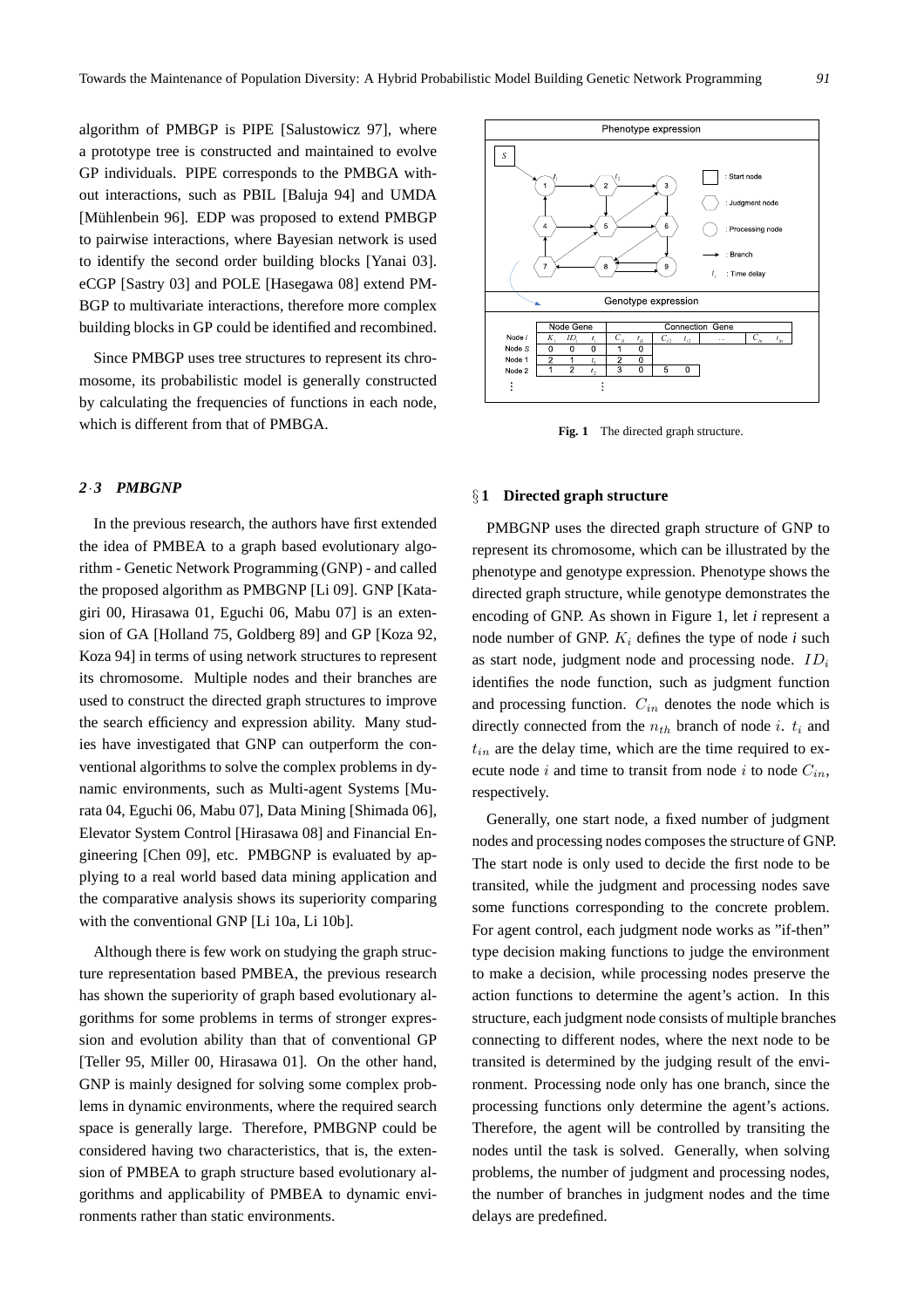

**Fig. 2** The probabilistic model construction in PMBGNP.

# *§* **2 Probabilistic model construction**

The flowchart of PMBGNP is the same as most PM-BEAs as shown in Algorithm 1. The model construction of PMBGNP is inspired by PMBEA with no interactions. However, due to the graph structure of GNP, the connection probabilities between different nodes are considered to construct the probabilistic model in PMBGNP. Therefore, it could be classified as a kind of PMBEAs with pairwise interactions as shown in Figure 2. In the *tth* generation,  $P<sup>t</sup>$  denotes the probabilistic model, and  $P<sup>t</sup>(i, k, j)$ represents the connection probability from the *kth* branch of node *i* to node *j*.

These connection probabilities are calculated by considering the connection information and transition information between different nodes. The reason why we consider these two factors is as follows. In GNP, the directed graph structure is based on the connections of different nodes by branches. Therefore, the connection information is the most important information which deserves the calculation of probabilities. On the other hand, in GNP, usually all the nodes are not used in the transition to solve the problems in one individual. The node transition is made by selecting the necessary nodes. In an example shown in Figure 3, the nodes are transited like  $1 \rightarrow 2 \rightarrow 5 \rightarrow 6 \rightarrow 9$ to solve the problems, which means the information on the connections of the transited nodes is useful for solving the problems.

Therefore, the connection probabilities of the *tth* generation is calculated as follows.

$$
P^{t}(i,k,j) = \frac{\sum\limits_{n \in N} [\delta_{n}^{t}(i,k,j) + \eta \sigma_{n}^{t}(i,k,j)]}{\sum\limits_{\hat{j} \in A(i,k)} \sum\limits_{n \in N} [\delta_{n}^{t}(i,k,\hat{j}) + \eta \sigma_{n}^{t}(i,k,\hat{j})]}, \quad (1)
$$

where,

*N*: set of suffixes of promising individuals.

 $A(i, k)$ : set of suffixes of connected nodes from the  $k_{th}$ branch of node *i*.



**Fig. 3** An example of node transition.

$$
\delta_n^t(i, k, j)
$$
: value defined by

$$
t_n^t(i,k,j) = \begin{cases} 1 & \text{if the } k_{th} \text{ branch of node } i \text{ of } \\ & \text{individual } n \text{ is connected to } \\ & \text{node } j \text{ in } t_{th} \text{ generation,} \\ 0 & \text{otherwise.} \end{cases}
$$

 $\sigma_n^t(i, k, j)$ : value defined by

 $\sigma_n^t(i, k, j) = \ell$  if the transaction from the  $k_{th}$  branch of node *i* to node *j* of individual *n* occurs *ℓ* times in the *tth* generation.

*η*: coefficient.

*δ t*

Besides, the following exponential smoothing method is considered to update the current probabilistic model considering the previous generation's connection probabilities.

$$
P(i,k,j) \leftarrow (1-\alpha)P(i,k,j) + \alpha P^t(i,k,j). \quad (2)
$$

Here, coefficient  $\alpha \in (0,1)$  can be considered as a smoothing rate.

When sampling the model, the probability distribution *P*(*ind*) of an individual is given by

$$
P(ind) = \prod_{i \in N_{GNP}} \prod_{k \in A(i)} P[i, k, ind_{(i,k)}],
$$
 (3)

where,

*N<sub>GNP</sub>*: set of suffixes of nodes in GNP individual.

*A*(*i*): set of suffixes of branches of node *i*.

 $ind_{(i,k)}$ : the node which is connected from the  $k_{th}$  branch of node *i* in individual *ind*.

 $P[i, k, ind_{(i,k)}]$ : probability that the  $k_{th}$  branch of node *i* is connected to node  $ind_{(i,k)}$ .

## **3. Diversity loss**

The diversity loss of PMBGA has been clarified by Shapiro in [Shapiro 06] using the trace of empirical co-variance matrix. However, there is few work on analyzing this issue in PMBGP. This section discuss the significance of the diversity loss in PMBGP and PMBGNP, and the authors argue that the diversity loss in PMBGP and PMBGNP is more essential than that of PMBGA with binary structures,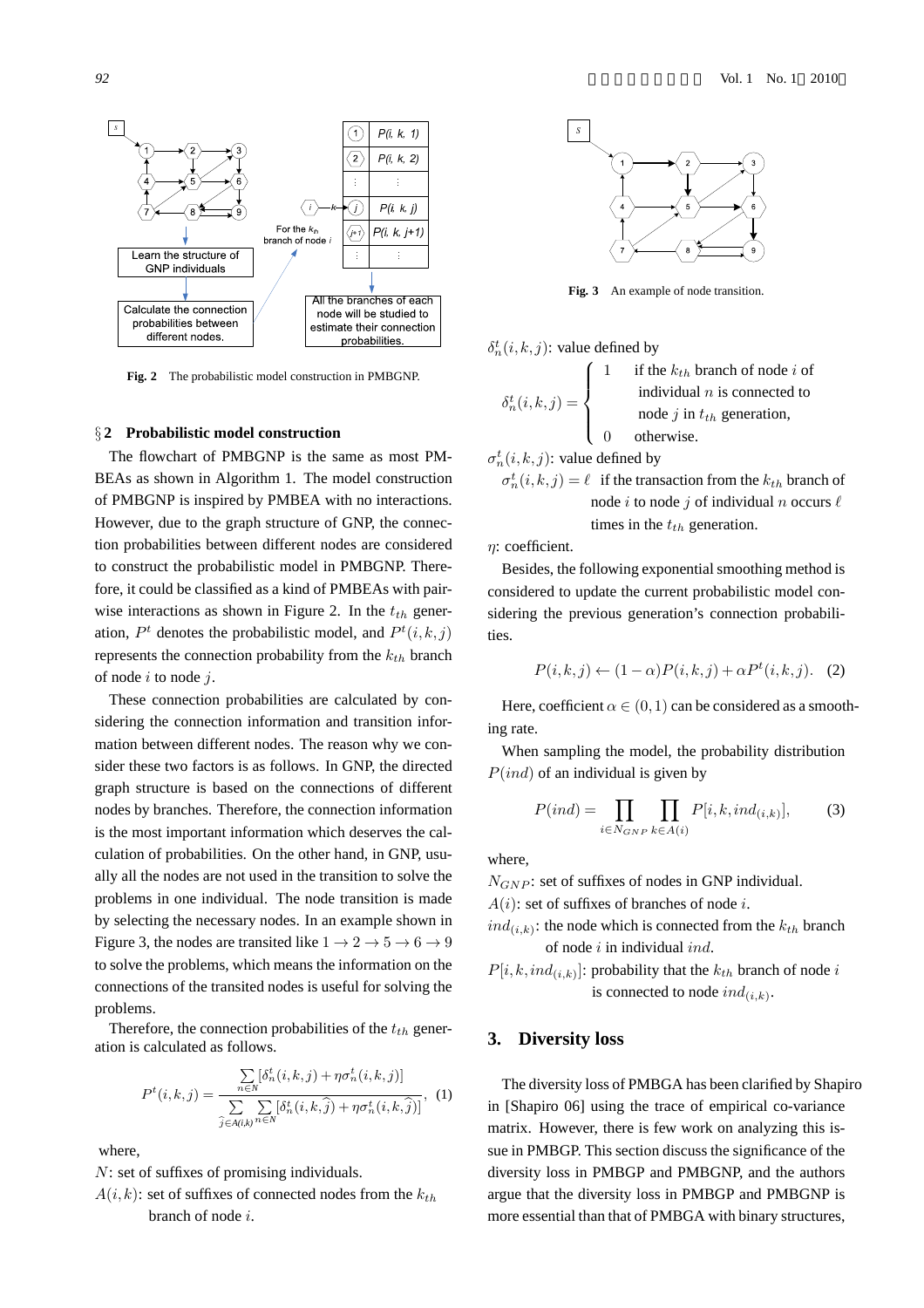since the search space in each chromosome of GP or GNP is larger than that of GA.

Suppose that the set of suffixes of genes in each PM-BGA individual is  $N_{GA}$ , while the set of suffixes of nodes in each PMBGP individual is also  $N_{GP}^{*1}$ . In GNP, the number of nodes and the number of branches are generally predefined and fixed. Suppose that the set of suffixes of nodes in each PMBGNP individual is *NGNP* and the set of suffixes of branches in each PMBGNP individual is *Nbra*. The size of the search space of these three algorithms can be calculated by

$$
\Psi(GA) = 2^{|N_{GA}|},\tag{4}
$$

$$
\Psi(GP) = \phi^{|N_{GP}|},\tag{5}
$$

$$
\Psi(GNP) = (|N_{GNP}|-1)^{|N_{bra}|}.
$$
\n(6)

Here,  $\phi$  represents the number of functions in each node of GP*∗*<sup>2</sup> . There is no self-loop in GNP network structure, since it will cause the infinite loops of GNP programs. Therefore, for each branch of the node in GNP, the candidate nodes to be connected are all the nodes except itself, where  $|N_{GNP}| - 1$  in Eq. (6) represents the number of candidate nodes to be connected. If variables in the search space are treated equally, the probability for each individual to be sampled can be calculated by

$$
P_{GA}(ind) = \frac{1}{2^{|N_{GA}|}},\tag{7}
$$

$$
P_{GP}(ind) = \frac{1}{\phi^{|N_{GP}|}},\tag{8}
$$

$$
P_{GNP}(ind) = \frac{1}{(|N_{GNP}|-1)^{|N_{bra}|}}.
$$
\n(9)

The diversity loss *DGA*, *DGP* and *DGNP* of PMBGA, PMBGP and PMBGNP could be calculated, respectively as follows.

**[Theorem 1]** If the number of individuals in a population is N, the diversity loss  $D_{GA}$  of PMBGA could be represented by the probability that an individual is not sampled in the search space, which is

$$
D_{GA} = [1 - P_{GA}(ind)]^N.
$$
 (10)

*⟨⟨***Proof***⟩⟩* When generating one individual, the probability that individual *ind* is not sampled to the population equals to  $1 - P_{GA}(ind)$ . Therefore, when generating N individuals, the probability that individual *ind* is not sampled to the population equals to  $[1 - P_{GA}(ind)]^N$ . Then, the diversity loss of an individual in GA can be obtained by Eq. (10).

**[Theorem 2]** If the number of individuals in a population is N, the diversity loss  $D_{GP}$  of PMBGP could be represented by the probability that an individual is not sampled in the search space, which is

$$
D_{GP} = [1 - P_{GP}(ind)]^N.
$$
 (11)

**[Theorem 3]** If the number of individuals in a population is *N*, the diversity loss  $D_{GNP}$  of PMBGNP could be represented by the probability that an individual is not sampled in the search space, which is

$$
D_{GNP} = [1 - P_{GNP}(ind)]^N.
$$
 (12)

The proof of **Theorem 2** and **Theorem 3** is similar to **Theorem 1**, therefore it would not be shown in this paper.

From **Theorem 1**, **Theorem 2** and **Theorem 3**, we could find that, the smaller  $P(ind) \in \{P_{GA}(ind), P_{GP}(ind),\}$  $P_{GNP}(ind)$ } is, the more serious the diversity loss is. Moreover, there is an inverse relationship between *P*(*ind*) and the size of the search space  $\Psi \in \{\Psi(GA), \Psi(GP),\}$ *Ψ*(*GNP*)*}*. Therefore, when the search space becomes larger, the diversity loss is more serious. From Eq. (4)-(6), we can find generally the search space of GP and GNP is much larger than that of GA, since  $\phi$  and  $|N_{GNP}|$  is much larger than 2.

On the other hand, we could find when the population size *N* is small, the diversity loss  $D \in \{D_{GA}, D_{GP}, D_{GNP}\}\$ will approach near to 1, which means the diversity loss is very serious. Therefore, in the previous research of PM-BEAs, the population size *N* is generally set at large values to obtain the enough population diversity. However, when solving the problems consisting of very large search space, the required population size should be set at huge values, which is almost impossible. GNP is generally designed to solve the complex problems in dynamic environments. Therefore, maintaining the population diversity is much essential in PMBGNP.

#### **4. The proposed method**

This section focuses on proposing an extension of PM-BGNP to maintain its population diversity and to escape from the local optimum of final solutions. Two novel techniques, which are multiple probability vectors and genetic operators, have been proposed to maintain the population diversity of PMBGNP in terms of improving the exploration ability. Since the proposed algorithm is inspired by genetic operators of the conventional evolutionary algorithms, the proposed algorithm is named hybrid PMBGNP (hPMBGNP).

*<sup>∗</sup>*1 Generally, in order to avoid the bloating of GP, the structure of GP is designed with some constraints, such as the maximum number of nodes or the maximum tree depth. Here, the maximum number of nodes is selected as the constraint.

*<sup>∗</sup>*2 Although GP consists of function nodes and terminal nodes, this paper treats them equally.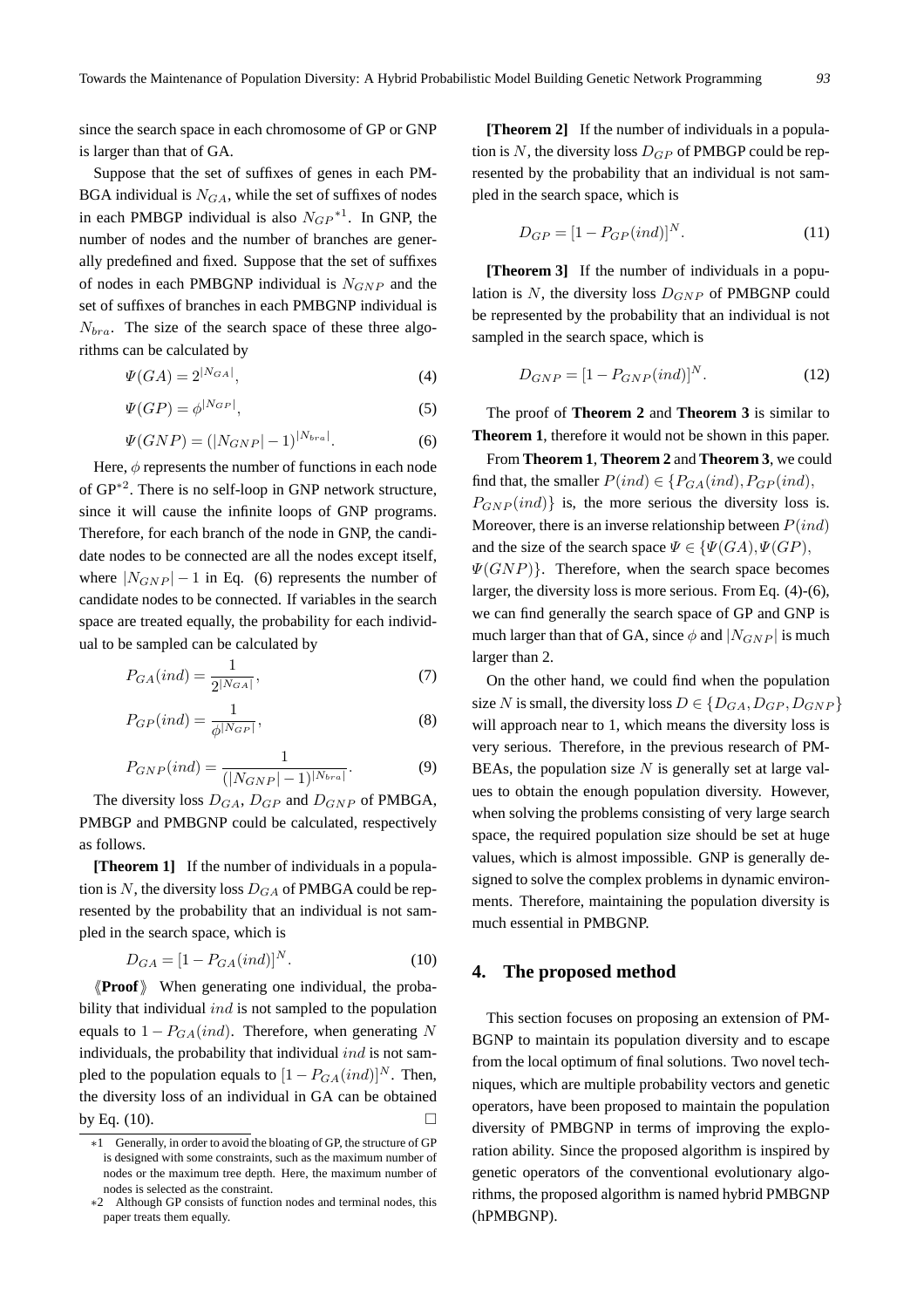The motivation that makes hPMBGNP innovative is that: firstly, it evolves multiple populations by constructing multiple probability vectors. Secondly, it also applies genetic operators like crossover and mutation to the multiple probability vectors, where the exploration of the search space and population diversity could be improved. One should note that the proposed crossover and mutation are applied to change the probability vectors, not the individual structure which is used in conventional evolutionary algorithms.

In hPMBGNP, there are several populations, i.e., *|R|*. Each population consists of a number of individuals, i.e., *M*. All the individuals will be initialized by random and evaluated by a predefined fitness function. With their fitness values, the set of promising individuals would be selected. For each population, hPMBGNP constructs a probabilistic model as described in section 2. The probabilistic models are represented by connection probability vectors, therefore, hPMBGNP consists of  $|R|$  probability vectors, whose  $r_{th}$  one is denoted as  $P_r$  ( $r \in R$ ). Genetic operators such as crossover and mutation are applied to probability vectors  $P_r$  to produce new probability vectors  $P'_r$ .

The new  $|R|$  populations will be generated by sampling the probability vectors  $P'_r$ . In conventional GNP, crossover and mutation are directly used to generate the new population, as a result, the strongly related sub-structures of GNP sometimes will be broken down to produce uninteresting individuals, while the probability model is carried out by learning the structure of promising individuals to guide the evolution of hPMBGNP. Therefore, hPMBGNP inherits the characteristics of PMBEAs that the building blocks could be recognized and represented implicitly in the probabilistic model, then the generated population becomes capable of avoiding the breakage of building blocks. On the other hand, crossover and mutation are applied to the constructed model, which means maintaining the population diversity leads to that PMBGNP can handle the problems consisting of the large search space. The details of the probabilistic model construction and genetic operators in hPMBGNP will be introduced next.

# *4·1 Probabilistic model construction*

The probabilistic model of population  $r \in R$  is represented as probability vector  $P_r$ .  $P_r^t$  denotes the probability vector  $P_r$  in the  $t_{th}$  generation, and  $P_r^t(i, k, j)$  represents the connection probability from the  $k_{th}$  branch of node *i* to node *j*. The mathematical formulas to calculate the probability vectors in hPMBGNP are the same as the ones used in PMBGNP in section 2. The different point is that in hPMBGNP, the probabilistic model consists of multiple probability vectors, while PMBGNP consists of a single probability vector. Therefore, the probabilistic model could be denoted as follows.

$$
P = \{P_r | r \in R\}.
$$
  

$$
P_r = \{P_r(i, k, j) | i \in N_{GNP}; k \in A(i); j \in A(i, k)\}.
$$

#### *4·2 Genetic operators*

Crossover and mutation are designed to produce the new probabilistic model *P ′* . The role of genetic operators of the probabilistic model is to explore the probability vectors. In each generation, the constructed multiple probability vector  $P_r$  is replaced with the new one generated by crossover and mutation. Tournament selection is used in hPMBGNP to select probability vectors for crossover and mutation. Crossover and mutation operators are carried out subject to the following condition.

$$
\sum_{j \in A(i,k)} P_r(i,k,j) = 1 \tag{13}
$$

for all  $i \in N_{GNP}$  and all  $k \in A(i)$ .

## *§* **1 Crossover**

Crossover is executed between two probability vectors and produces two new probability vectors. Crossover operator exchanges all the probabilities of the selected branches as shown in Algorithm 2. Figure 4 shows an example on how crossover works in hPMBGNP.

## **Algorithm 2** Crossover of hPMBGNP

1:  $m, n \in R$ 

- Select two probability vectors  $P_m$  and  $P_n$  from  $P$ .
- 2: Each branch  $(i, k)$  is selected as a crossover branch with the probability of *pc*.
- 3: Two probability vectors exchange the probabilities of the corresponding crossover branches, i.e., *Pm*(*i, k, j*) and  $P_n(i, k, j)$  are exchanged.

# *§* **2 Mutation**

Mutation is executed in one probability vector to produce a new one. The probabilities of the selected mutation branches are changed randomly by mutation operator, where it should satisfy the condition in Eq. (13). The mutation in hPMBGNP is designed as shown in Algorithm 3.

# *4·3 Diversity maintenance of hPMBGNP*

In conventional PMBEAs, once the probability*∗*<sup>3</sup> in the probabilistic model is equal to zero, the corresponding

*<sup>∗</sup>*3 In PMBGA with no interactions, the probability is represented by  $P_{gene}(0)$  or  $P_{gene}(1)$ , and that of PMBGP is represented by  $P_{node}(function)$ . In PMBGNP,  $P(i, k, j)$  represents the probability.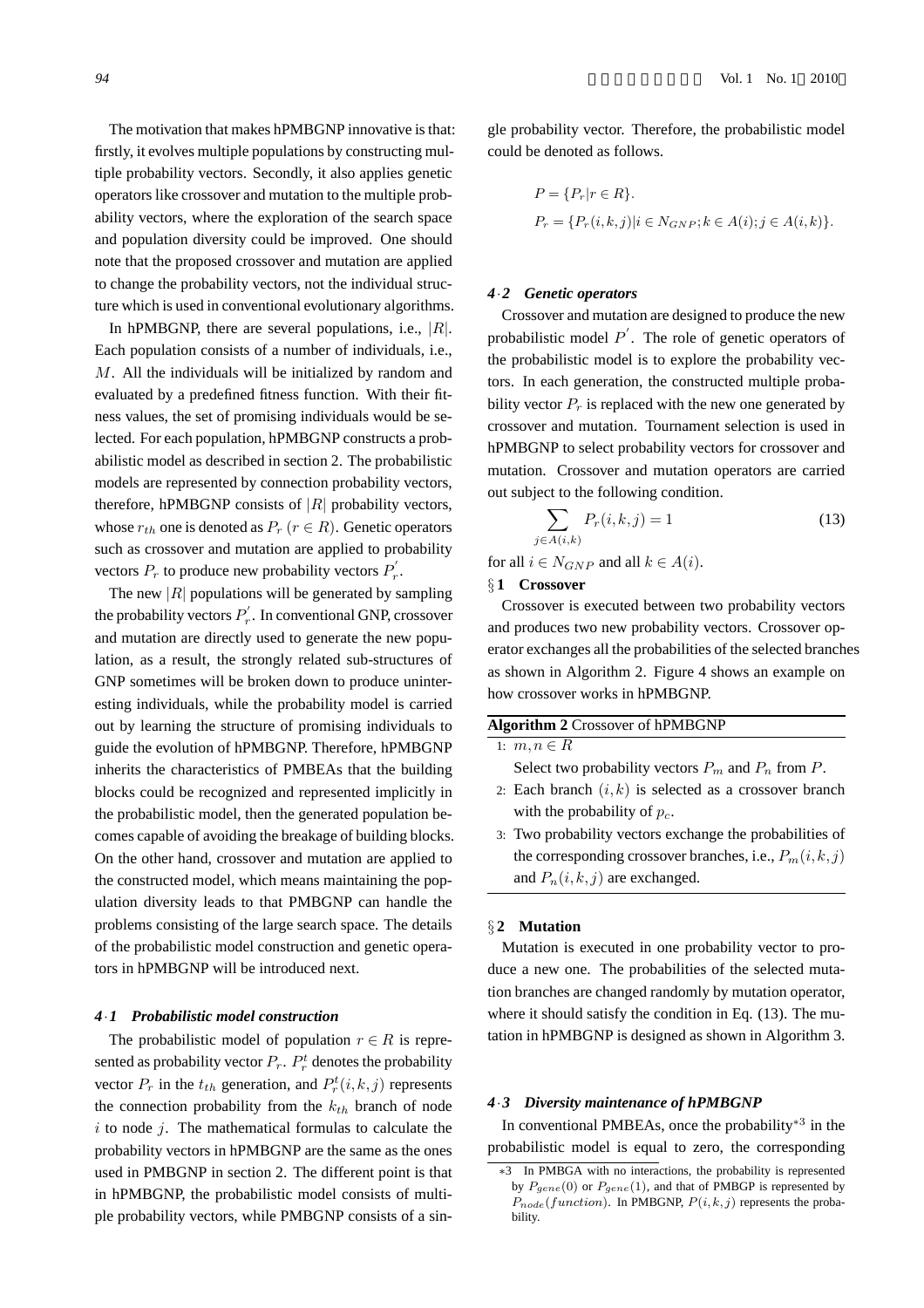

**Fig. 4** Two probability vectors  $P_m$  and  $P_n$  are selected by tournament selection. In this example, branch  $(i, k)$  is selected as a crossover branch and their probabilities of  $P_m$  and  $P_n$  are exchanged with each other to generate the new probability vectors  $P'_m$  and  $P'_n$ .

# **Algorithm 3** Mutation of hPMBGNP

- 1: Select one probability vector  $P_r$  from  $P$ .
- 2: Each branch  $(i, k)$  is selected as a mutation branch with the probability of *pm*.
- 3: For each node  $j \in A(i,k)$ , randomly generate a positive value *m*(*j*).
- 4: Generate new probability vector  $P'_r$  using the following Equation.

$$
P'_{r}(i,k,j) = \frac{m(j)}{\sum\limits_{\widehat{j} \in A(i,k)} m(\widehat{j})}
$$

variable will never be sampled in the future generations. This subsection discuss the diversity maintenance of the proposed algorithm comparing with the standard PMBGNP.

Although crossover cannot preserve the population diversity, but it could explore the search space in another way. For example, even though a probability in probability vector  $P_r$  is equal to zero, it could be changed to a positive value by exchanging with another probability vector by crossover, which could explore the search space to avoid the local optimum.

Here, we discuss the diversity maintenance by the mutation in the proposed algorithm.

**[Definition 1]**  $o(z)$  represents the number of probabilities equal to zero in branch *z*.

**[Definition 2]** *S* is the set of suffixes of branches that are not selected as mutation branch. It is very easy to know that  $|S| = |N_{bra}|(1 - p_m)$ .

**[Theorem 4]** For the *rth* population, the diversity maintenance rate is defined by Eq. (14) and Eq. (15).

$$
M(r) = \frac{DM(r)}{(|N_{GNP}|-1)^{|N_{bra}|}},\tag{14}
$$

where,

$$
DM(r) = (|N_{GNP}|-1)^{|N_{bra}|p_m} \prod_{z \in S} [|N_{GNP}|-1 - o(z)]
$$

$$
-\prod_{z \in N_{bra}} [N_{GNP}| - 1 - o(z)].
$$
\n(15)

*⟨⟨***Proof***⟩⟩* As described previously, when the probabilities in the probabilistic model are equal to zero, the corresponding variables will never be sampled in the future generations. For branch *z*, the number of probabilities that is not equal to zero is  $[|N_{GNP}| - 1 - o(z)]$ . Therefore, the size of the search space of the standard PMBGNP is

$$
\prod_{z \in N_{bra}} [N_{GNP}] - 1 - o(z)].
$$
\n(16)

When mutation is applied to the proposed algorithm,  $|N_{bra}|p_m$  branches will be selected as mutation branches. For all mutation branches, their probabilities are always positive values by Algorithm 3. On the other hand, for the branches in set *S*, their probabilities are still possible to be zero like standard PMBGNP. Therefore, the search space could be calculated by

$$
(|N_{GNP}|-1)^{|N_{bra}|p_m} \prod_{z \in S} [|N_{GNP}|-1-o(z)]. \tag{17}
$$

It is easy to know the size of the search space is increased when mutation is done by comparing Eq. (16) and Eq. (17), and  $DM(r)$  denotes the increased size of the search space as shown in Eq. (15). The total search space of PMBGNP can expressed by Eq. (6), therefore the diversity maintenance rate can be calculated by Eq. (14).  $\Box$ 

It is easy to analyze that  $DM(r)$  of Eq. (15) is larger than zero, which means the mutation could maintain the population diversity of PMBGNP. Moreover, when the value of  $o(z)$  becomes large,  $DM(r)$  will also become large when mutation rate is high, therefore the mutation could ensure better diversity maintenance when the population diversity is significantly lost.

## **5. Simulations**

The proposed algorithm is evaluated by controlling the movement of Khepera robot and a comparative study among standard GNP, PMBGNP and hPMBGNP is carried out in this section.

#### *5·1 Settings of the simulations*

#### *§* **1 Settings of the robot**

Khepera robot is a small (5.5cm) differential wheeled mobile robot, which includes 8 infrared sensors allowing it to detect the proximity of objects in front of it, behind it, and to the right and left sides of it by reflexion. Each sensor returns a value ranging from 0 to 1023*∗*<sup>4</sup> . Two motors

*<sup>∗</sup>*4 0 means that no object is perceived, while 1023 means that an object is very close to the sensor, almost touching the sensor.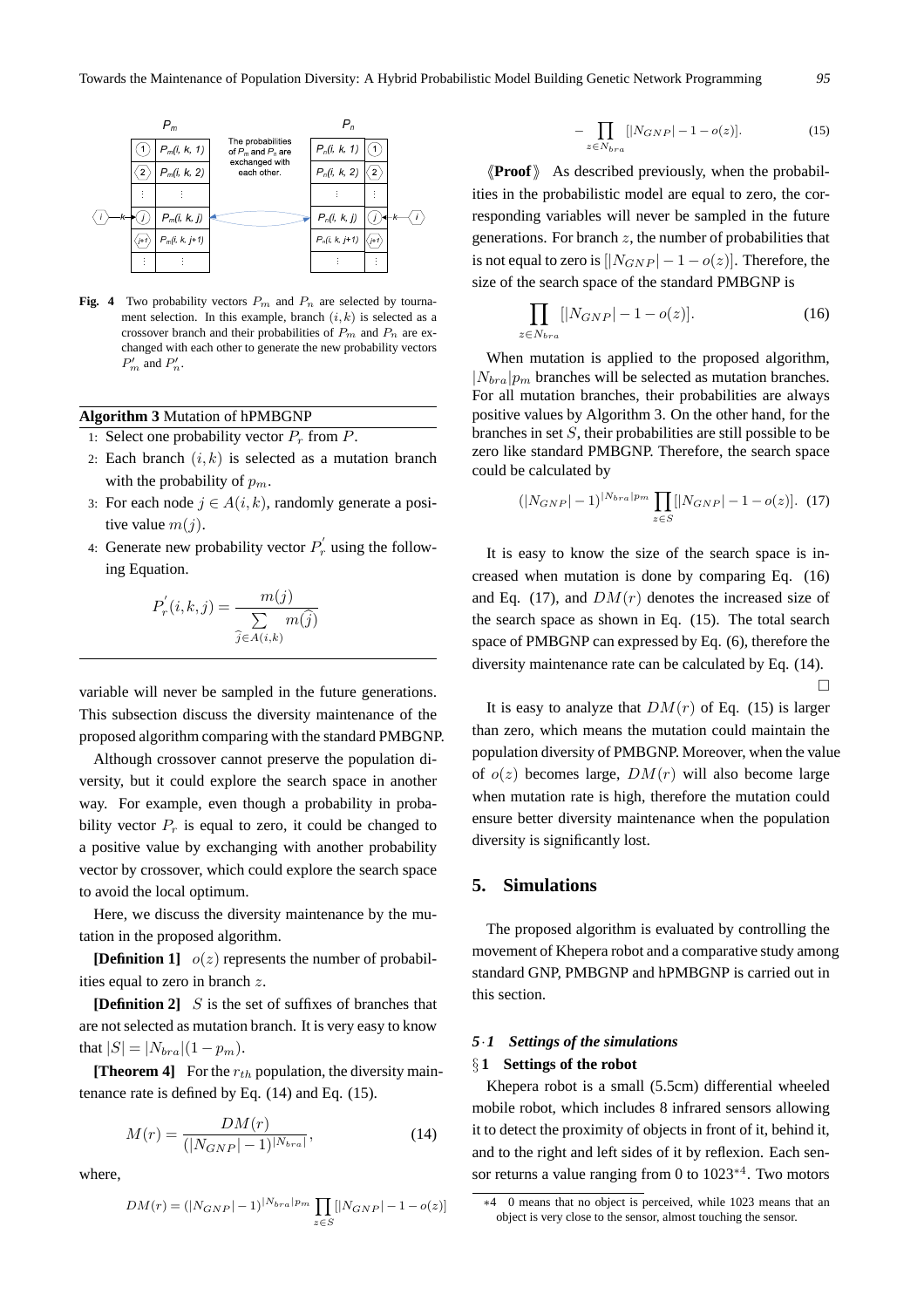

**Fig. 5** Simulation environment.

corresponding to the left wheel and right wheel can take speed values ranging from  $-10$  to  $+10$ . The robot movements are controlled by the speed of the two wheels.

## *§* **2 Wall following problem**

The proposed algorithm is evaluated by solving the wall following problem of Khepera Robot [Mabu 06]. Figure 5 shows the environment used in this simulation. The size of the simulated environment is  $1 \text{ m} \times 1 \text{ m}$ , where there are obstacles (walls) in it. The task ends when the time step reaches predefined steps (1000 in this paper). The wall following behavior of the robot generated by GNP is evolved by evolution. Reward and fitness are designed based on [Nordin 98]. The aim of the fitness evaluation is to evolve the robot for moving along the wall as fast as and as straight as possible. Therefore, the reward and fitness is calculated as the following.

$$
Reward = \frac{v_R + v_L}{20} \left(1 - \sqrt{\frac{|v_R - v_L|}{20}}\right) C,\tag{18}
$$

$$
Fitness = \frac{(\sum_{step=1}^{1000} Reward)}{1000},
$$
\n(19)

where,

 $v_R$ ,  $v_L$ : the speed of right and left wheels,

|             |                        | all the sensor values are less |
|-------------|------------------------|--------------------------------|
| $C = \zeta$ |                        | than 1000, and at least one of |
|             | them is more than 100, |                                |
|             | $\Omega$               | otherwise.                     |

#### *§* **3 Settings of network structures**

The node functions used for the Khepera robot are shown in Table 1. Each judgment node simulates the corresponding infrared sensor of the Khepera robot, and returns a value probing the position of the robot. In this paper, the number of branches of judgment nodes is set at 2, which means each judgment node returns a value ranging from 0 to 1023, and comparing the returned value with its threshold value (1000 is used in this paper) the judgment node determines which branch should be selected, as a result,

which node to visit next. Each processing node determines the speed of the left or right wheel. The time delay of judgment nodes is set at 1 time unit, that of node transition is set at 0 time unit and that of processing node is set at 5 time units. The robot will take one step of action when 10 or more time units are used. For example, after executing four judgments and one processing, if another one processing is executed, the total time units become 14, which lead to the end of one time step. On the other hand, the simulation ends when the end condition is satisfied, that is, the time step exceeds 1000, which means the task will end when the robot moves 1000 time steps.

## *§* **4 Parameter settings**

The parameter settings are shown in Table 2. In order to study the proposed algorithm, the number of populations *|R|* is set at six, not single one as the standard PMBGNP, and the total number of individuals is set at a small value to evaluate the motivation of this work. The crossover and mutation probabilities in GNP and hPMBGNP are set appropriately through the simulations, i.e.,  $p_c = 0.1$ and  $p_m = 0.01$  are used for both GNP and hPMBGNP in this paper. Each probability vector is constructed for its corresponding population, therefore total six probability vectors exist in hPMBGNP. Two of them are evolved by crossover and the rest four are evolved by mutation.

The number of judgment nodes is set at 40, which means each judgment function has 5 corresponding judgment nodes. Meanwhile, 20 processing nodes exist in an individual, which means each processing function has 2 corresponding processing nodes. The total number of branches*|Nbra|* in an individual is  $|N_{bra}| = 40 \times 2 + 20 = 100$ , therefore the size of the search space of PMBGNP in the simulations is calculated by

$$
\Psi(GNP) = (|N_{GNP}|-1)^{|N_{bra}|} = 59^{100}.
$$
 (20)

In each generation, GNP directly preserves the best individual to the next generation, and the remaining individuals are generated by crossover and mutation (120 by crossover and 179 by mutation). For PMBGNP, 299 individuals are generated by sampling the probabilistic model, and combined with the elite individual to form the next new population. In the proposed algorithm, the process of evolving each population is the same as PMBGNP and finally 294 new individuals and 6 elite individuals corresponding to 6 populations are combined to form the new population.

## *5·2 Simulation results*

#### *§* **1 Simulation 1**

In simulation 1, the start position of the robot is fixed at the left side of the environment every generation, as shown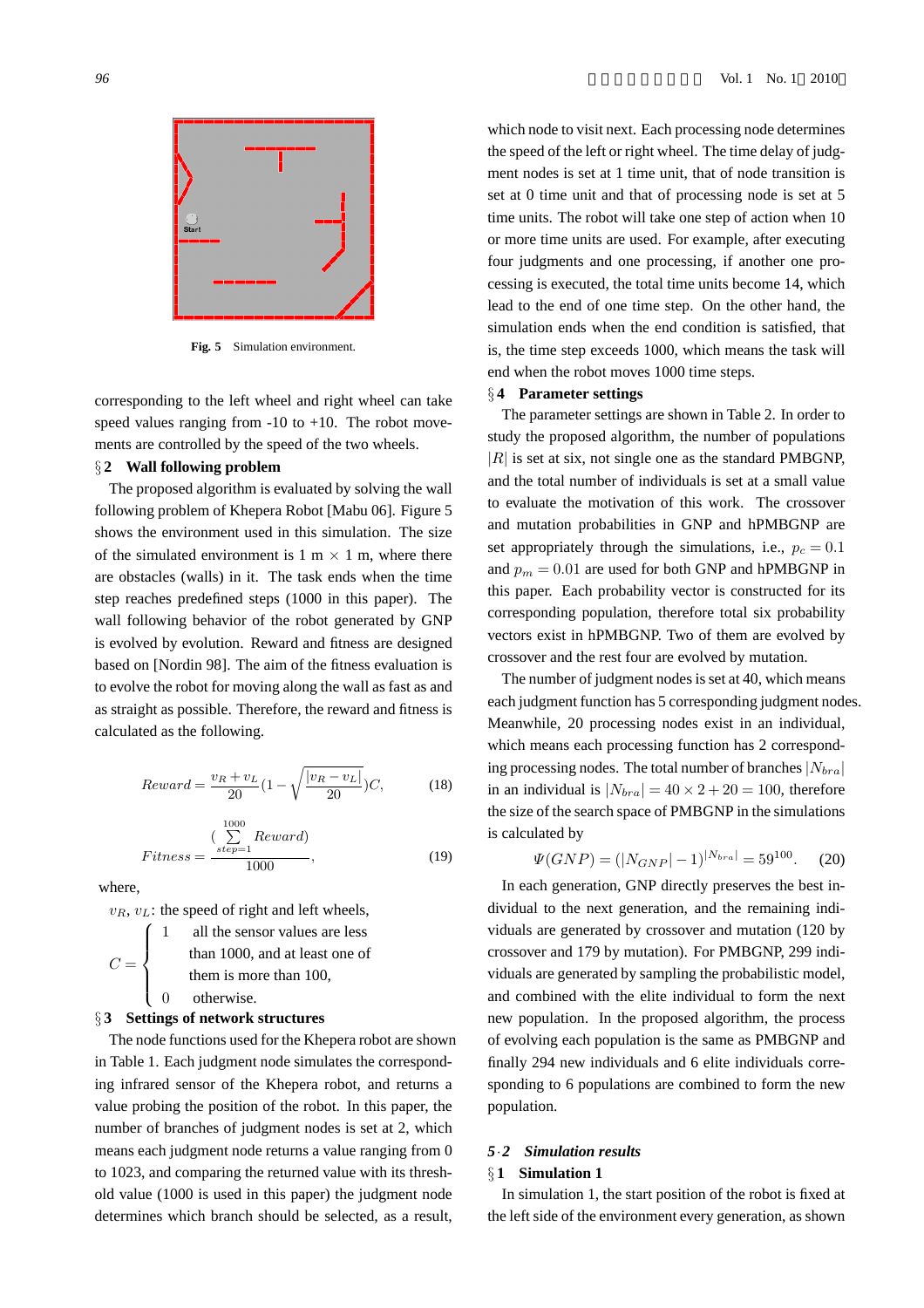**Table 1** Node functions used for Khepera robot.

| Node                                         | Function                                                                                                   |  |  |
|----------------------------------------------|------------------------------------------------------------------------------------------------------------|--|--|
| $J_1, J_2, , J_8$                            | Judge the value of the sensor $1, 2, , 8$                                                                  |  |  |
|                                              | $P_1(-10), P_1(-5), P_1(0), P_1(5), P_1(10)$ Determine the speed of the right wheel to -10, -5, 0, 5 or 10 |  |  |
| $P_2(-10), P_2(-5), P_2(0), P_2(5), P_2(10)$ | Determine the speed of the left wheel to $-10$ , $-5$ , 0, 5 or 10                                         |  |  |

| Table 2 | Parameter settings. |  |
|---------|---------------------|--|
|---------|---------------------|--|

| Parameter                                | <b>GNP</b>                          | <b>PMBGNP</b> | hPMBGNP        |
|------------------------------------------|-------------------------------------|---------------|----------------|
| Number of populations $ R $              | 1                                   |               | 6              |
| Number of individuals per population $M$ |                                     |               | 50             |
| Total number of individuals $N$          | 300                                 | 300           | 300            |
| – Crossover                              | 120                                 |               |                |
| - Mutation                               | 179                                 |               |                |
| $-$ Elite                                | 1                                   |               | 6              |
| Number of probability vectors            |                                     | 1             | 6              |
| $-Crossover$                             |                                     |               | $\overline{c}$ |
| - Mutation                               |                                     |               | 4              |
| Number of promising individuals          |                                     | 150           | 25             |
| Crossover probability $p_c$              | 0.1                                 |               | 0.1            |
| Mutation probability $p_m$               | 0.01                                |               | 0.01           |
| Number of judgment nodes                 | 40 (5 for each judgment function)   |               |                |
| Number of processing nodes               | 20 (2 for each processing function) |               |                |
| $\eta$ , $\alpha$                        | 0.01.0.1                            |               |                |



**Fig. 6** Simulation results of GNP, PMBGNP and hPMBGNP in Simulation 1.

in Figure 5. Figure 6 shows the average fitness curves of the best individuals in each generation over 30 independent simulations.

In an early generations, PMBGNP and hPMBGNP show better fitness than GNP because the probabilistic models have higher evolution ability to find better solutions. However, when the generation goes on, PMBGNP suffer serious diversity loss due to the sample size is much smaller than the required one. Moreover, since PMBGNP does not have any mechanism to preserve the diversity, therefore it quickly converges to a local optimum.

GNP shows better fitness values than PMBGNP, because even if poor individuals are generated in an initial generation, crossover and mutation can explore the search space in each generation, which avoids the premature convergence.

The proposed hPMBGNP shows the best fitness among the three algorithms. Comparing with PMBGNP, the sim-



**Fig. 7** The successful track of robot by hPMBGNP.

**Table 3** Result of t-test between GNP and hPMBGNP in Simulation 1.

|                    | <b>GNP</b> | hPMBGNP |
|--------------------|------------|---------|
| Mean               | 0.63       | 0.72    |
| Standard deviation | 0.088      | 0.058   |
| T-test (p value)   | 0.0074     |         |

ulation result confirms that the proposed algorithm can maintain the population diversity that avoids the local convergence. On the other hand, the result shows that hPM-BGNP has faster convergence than GNP in an early generations, and achieves better fitness value than GNP in the last generation.

Figure 7 shows a successful track of the best solution controlled by hPMBGNP. The figure shows that the proposed algorithm can solve the wall following problem well. The robot can move straight along the wall and avoid the obstacles. In some trials, GNP can also obtain good tracks. But in other trials, good results cannot be obtained, thus GNP achieves lower average fitness value than hPMBGNP. On the other hand, PMBGNP cannot solve the problem due to the premature convergence.

Table 3 shows the results of t-test (one side) of the mean fitness values between GNP and hPMBGNP. The p value shows that there is a significant difference between GNP and hPMBGNP.

#### *§* **2 Simulation 2**

In this simulation, the start position is randomly changed every generation, thus if there is no wall around the robot, it must search for the walls and move along them. The motivation of simulation 2 is to study if the evolution process can learn and evolve building blocks of GNP individuals which can adapt to more general situations, when the start position is randomly set every generation. There-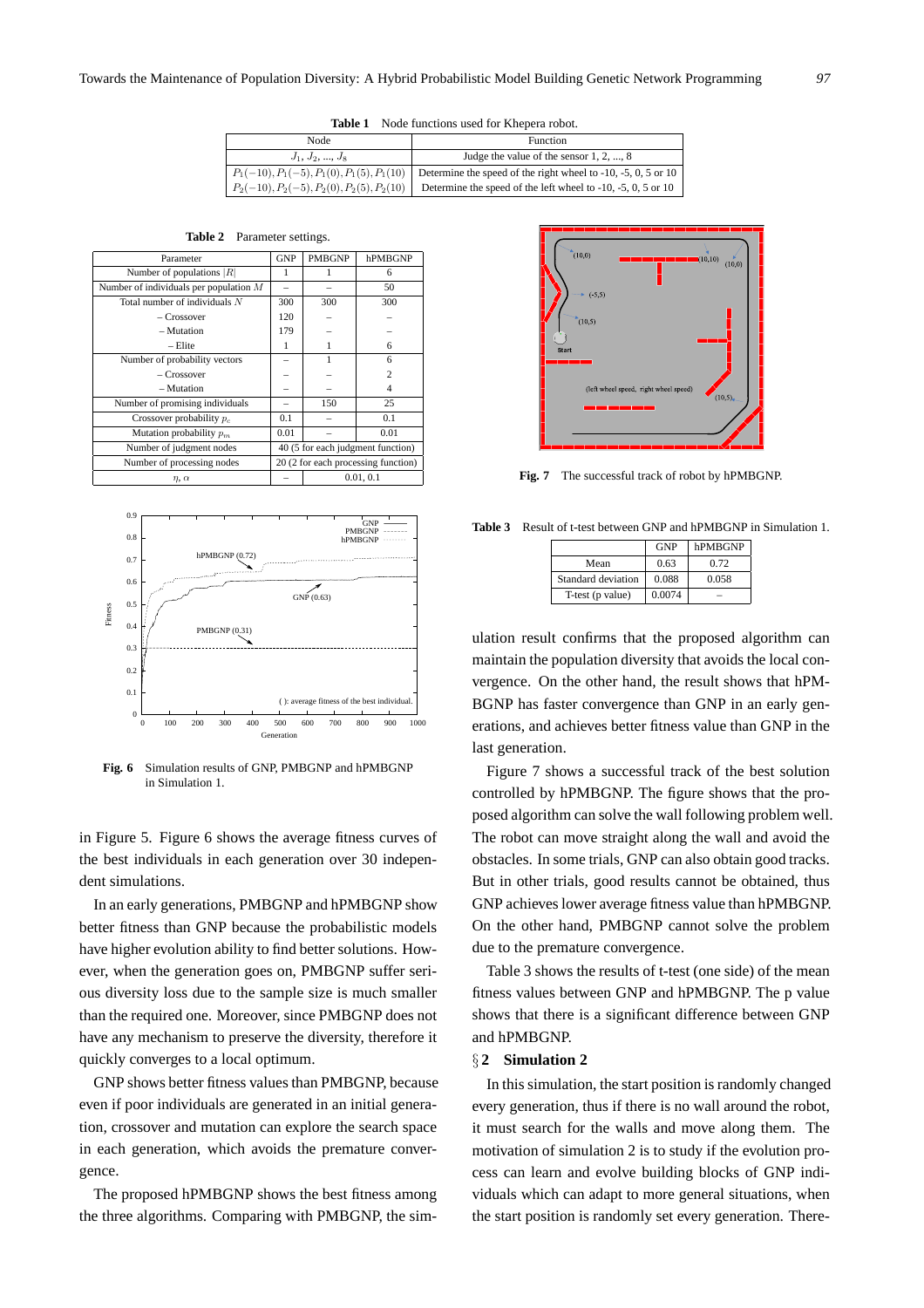

**Fig. 8** Simulation results of GNP, PMBGNP and hPMBGNP in Simulation 2.

**Table 4** Result of t-test between GNP and hPMBGNP in Simulation 2.

|                    | <b>GNP</b> | hPMBGNP |
|--------------------|------------|---------|
| Mean               | 0.55       | 0.63    |
| Standard deviation | 0.127      | 0.102   |
| T-test (p value)   | 0.0011     |         |

fore, when the evolution process starts, the identification and recombination ability of building blocks among GNP, PMBGNP and hPMBGNP were compared.

Figure 8 shows the average fitness curves of the best individuals in each generation over 30 independent simulations. hPMBGNP also shows the best fitness values among the three algorithms, which means that, even if the simulation situation changes, the adaptable building blocks can be identified by the proposed algorithm and efficient recombination of building blocks make it possible to achieve better performances.

Table 4 shows the results of t-test (one side) of the mean fitness values between GNP and hPMBGNP in simulation 2, where there is a significant difference between GNP and hPMBGNP.

#### *§* **3 Generalization ability**

To testify the generalization ability of the proposed algorithm, the robot is evaluated in an testing environment as shown in Figure 9. The best solutions*∗*<sup>5</sup> of GNP and hPMBGNP obtained from simulation 2 are used to control the robot. The average fitness values of each algorithm are calculated based on 1000 independent trials, in which the start position of the robot is set randomly. Table 5 shows the performance of GNP and hPMBGNP in the testing environment. The average fitness value and standard deviation*∗*<sup>6</sup> in Table 5 show that the proposed algorithm



**Fig. 9** Testing environment.

achieves the best average fitness value, and the t-test result shows that there are significant differences between GNP and hPMBGNP.

**Table 5** Result of t-test between GNP and hPMBGNP in the testing environment.

|                    | <b>GNP</b>            | hPMBGNP |
|--------------------|-----------------------|---------|
| Mean               | 0.36                  | 0.45    |
| Standard deviation | 0.115                 | 0.080   |
| T-test (p value)   | $2.83 \times 10^{-5}$ |         |

#### *5·3 Effect of multiple probability vectors*

In this subsection, the number of populations *|R|* and the number of individuals in each population *M* are set at various values to study the effects of multiple probability vectors. Most simulation settings are the same as Table 2, while different settings of *|R|* and *M* are used.

The total number of individuals *N* equals to 300. Since there are so many combinations of  $|R|$  and M, we simply define that each population has the same number of individuals, which means  $M = \frac{N}{|R|}$ . Therefore, we tested four simulations, where the settings of  $|R|$  are like  $|R| = 4$ ,  $|R| = 5$ ,  $|R| = 6$  and  $|R| = 7^{*7}$ . Table 6 shows the detailed parameter settings of the 4 simulations. Figure 10 shows the effects of different *|R|* on the best fitness curves.

For each simulation, at least 2 populations are needed for crossover, and mutation is applied to the left populations. Since crossover has little exploration ability, a small number of populations *|R|* will cause small mutation effects, which can not guarantee enough exploration ability to obtain the best performance. Therefore, in the case of  $|R| = 4$ , the simulation achieves the worst performance. On the other hand, too large *|R|* will make too small population size *M*, which cannot guarantee enough sample size to estimate an accurate probabilistic model. We can find from Figure 10 that  $|R| = 6$  is an appropriate value among the four simulations.

*<sup>∗</sup>*5 30 independent runs of simulation 2 can obtain 30 best solutions. For each best solution, the average fitness value and standard deviation can be calculated from 1000 independent trials. The final average fitness value and standard deviation can be obtained from the 30 average fitness values and standard deviations.

In the simulation of  $|R| = 7$ , 6 populations consist of 43 individ-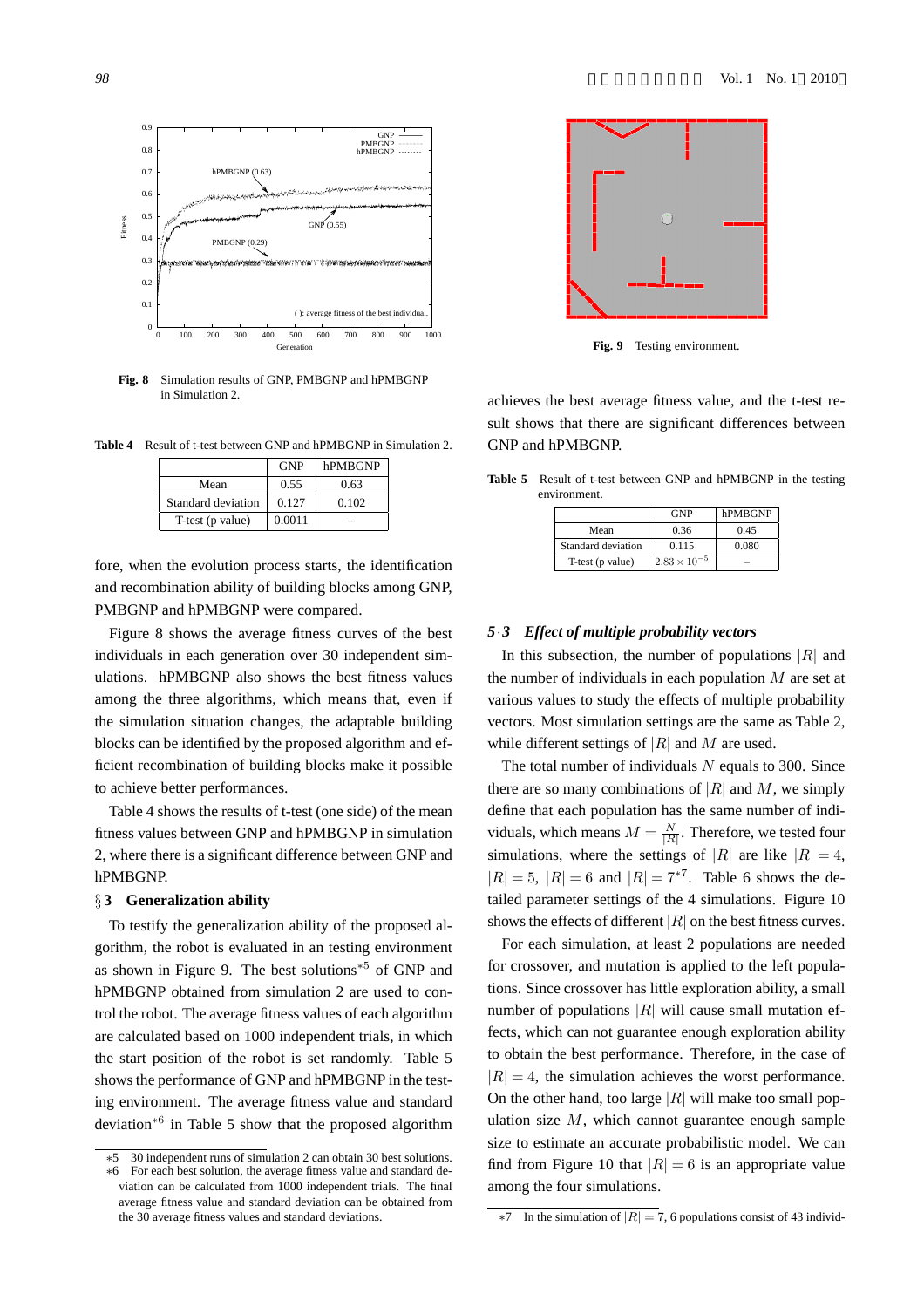| Simulation                               | $ R =4$ | $R = 5$ | $R =6$ | $R = 7$ |
|------------------------------------------|---------|---------|--------|---------|
| Number of individuals per population $M$ | 75      | 60      | 50     | 42.43   |
| Total number of individuals $N$          |         |         | 300    |         |
| Number of probability vectors            |         |         |        |         |
| $-Crossover$                             |         | 2       |        |         |
| $-$ Mutation                             |         |         |        |         |
| Number of promising individuals          | 35      | 30      |        |         |

**Table 6** Parameter settings of 4 simulations.

 0.1 0.2 0.3  $0.4$  $0.5$  $0.6$  $0.7$  $0.8$  0.9 Fitness |R|=6 (0.72) |R|=5 (0.69) |R|=7 (0.65)  $(0.62)$ |R|=4<br>|R|=5<br>|R|=6<br>|R|=7

**Fig. 10** Effects of different values of *|R|*.

0 100 200 300 400 500 600 700 800 900 1000

( ): average fitness of the best individual.

Generation

 $\theta$ 

# *5·4 Diversity maintenance comparison between PM-BGNP and hPMBGNP*

To evaluate the diversity maintenance, we compare the change of  $o(z)$  in PMBGNP and hPMBGNP, where  $o(z)$ represents the number of probabilities equal to zero in branch *z* as defined in **[Definition 1]**.

In PMBGNP, once the probability in the probabilistic model is equal to zero, the corresponding variable will never be sampled in the future generations, while hPM-BGNP can explore its search space by mutation to overcome this problem. We consider all the probabilities in the probabilistic models, where the following value are used.

**[Definition 3]** *SUM*(*o*) represents the total number of probabilities equal to zero in the probabilistic model, and we can easily know

$$
SUM(o) = \sum_{z \in N_{bra}} o(z). \tag{21}
$$

The value *SUM*(*o*) can also represent the convergence of the probabilistic model.

However, one should note that exponential smoothing method in Eq. (2) causes the probabilities never equal to zero theoretically, once they are not equal to zero in the first generation. The probabilities tend to decrease with respect to the smoothing rate  $\alpha$ , if they are smaller than the other probabilities of the same branch. Therefore, in order to calculate the value of *SUM*(*o*) to compare the



**Fig. 11** Comparison of the diversity between PMBGNP and hPMBGNP.

diversity maintenance between PMBGNP and hPMBGNP, the following assumption is used.

**[Assumption 1]** In the probabilistic model, a probability  $P(i, k, j)$  is regarded as zero, if it satisfies

$$
P(i,k,j) < 1.0 \times 10^{-6}.\tag{22}
$$

Although the probabilities smaller than 1*.*0 *×* 10*−*<sup>6</sup> are not actually equal to zero, these probabilities are too small to be sampled. Therefore, **[Assumption 1]** is not contrary to the probabilistic model, but makes it possible for *SUM*(*o*) to converge.

We use simulation 1 to compare the diversity maintenance between PMBGNP and hPMBGNP. We can find from Table 2 there are  $|N_{GNP}| - 1 = 59$  probabilities in each branch, and each individual consists of  $|N_{bra}| = 100$ branches. Therefore, the total number of probabilities in the probabilistic model *Nprob* can be calculated by

$$
N_{prob} = |N_{bra}| \times (|N_{GNP}| - 1)
$$

$$
= 100 \times 59 = 5900.
$$
 (23)

Therefore, the probabilistic model of PMBGNP consists of  $N_{prob} = 5900$  probabilities. On the other hand, since hPMBGNP consists of  $|R| = 6$  probabilistic models, we can obtain total  $6 \times N_{prob}$  probabilities. In order to make a fair comparison, after counting the number of probabilities equal to zero *SUM*(*o*) for each algorithm, we compare  $SUM_{\text{PMBGNP}}(o)$  with  $\frac{SUM_{\text{hPMBGNP}}(o)}{6}$  in the simulations.

Figure 11 shows the comparison of the diversity between PMBGNP and hPMBGNP. In the figure, the y-axis of PMBGNP is calculated by  $SUM_{\text{PMBGNP}}(o)$ , while that of hPMBGNP is by  $\frac{SUM_{h}PMBGNP^{(o)}}{6}$ . From this simulation, we can find that the probabilistic model of PMBGNP converges during the evolution process.

uals and 1 population consists of 42 individuals.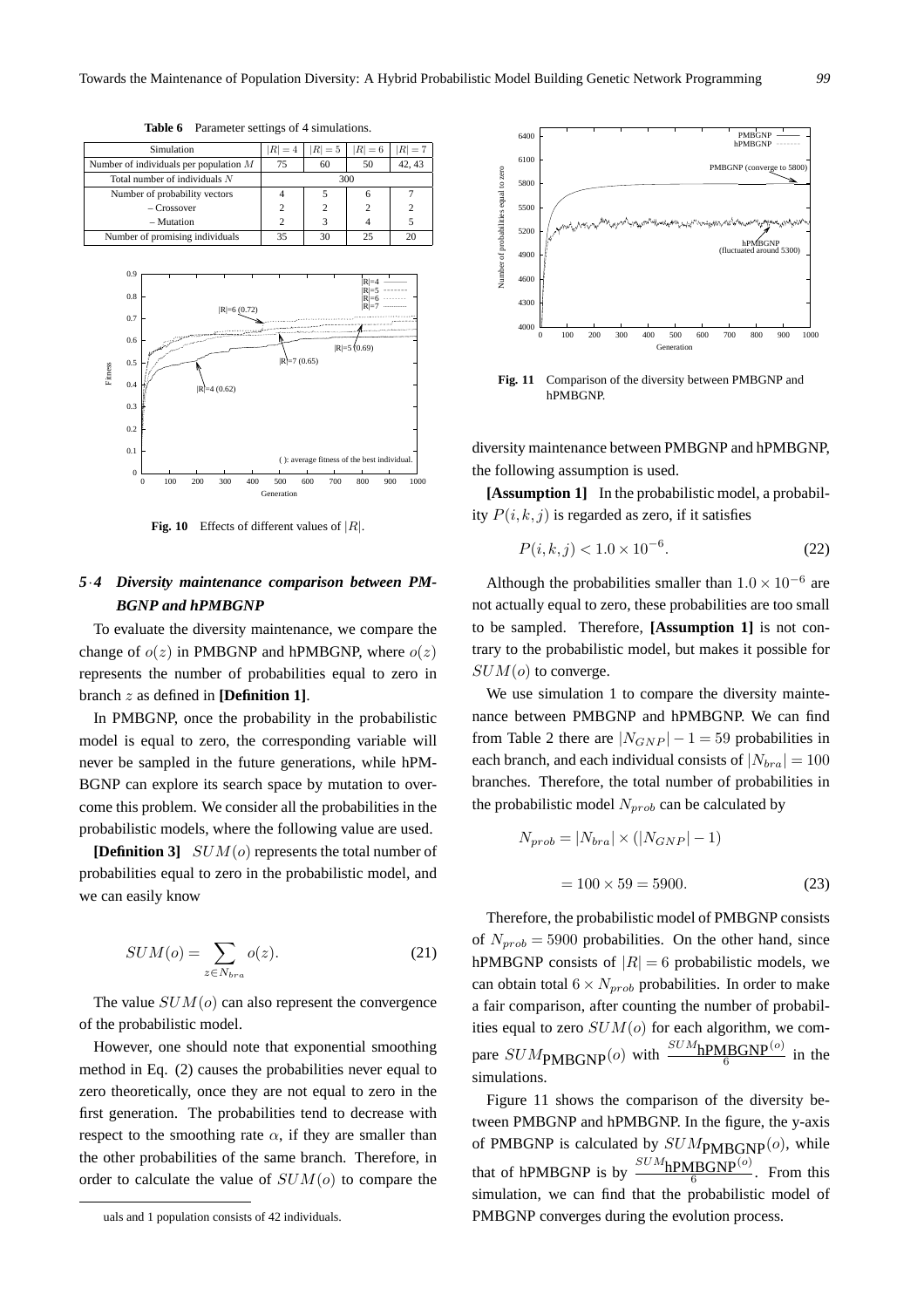**[Theorem 5]** A probabilistic model of PMBGNP converges, if it satisfies

$$
SUM(o) = N_{prob} - |N_{bra}|.
$$
\n(24)

*⟨⟨***Proof***⟩⟩* If the probabilistic model of PMBGNP converges, the probabilistic model will always produce the same individual, which means every branch is sampled to connect to a specific node with probability 1. In this case, if branch *z* is sampled to connect to a specific node with probability 1, it means that the number of probabilities equal to zero in branch *z* is

$$
o(z) = (|N_{GNP}|-1) - 1 = |N_{GNP}|-2.
$$
 (25)

Then, the total number of probabilities equal to zero in the probabilistic model is

$$
SUM(o) = |N_{bra}| \times o(z) = |N_{bra}| \times (|N_{GNP}| - 2)
$$

$$
= |N_{bra}| \times (|N_{GNP}| - 1) - |N_{bra}|.
$$
(26)

By applying Eq. (23) to Eq. (26), **[Theorem 5]** is proven.

Based on **[Theorem 5]**, we can easily find the probabilistic model of PMBGNP has converged in this simula-

$$
SUMPMBGNP(o) = Nprob - |Nbra|
$$

$$
= 5900 - 100 = 5800.
$$
 (27)

On the other, mutation can avoid the convergence of the probabilistic model of hPMBGNP. From Figure 11, we can find  $\frac{SUM_{\text{hPMBGNP}}^{(o)}}{6}$  is fluctuated around 5300, and never converge. Therefore, hPMBGNP can maintain the diversity to find the optimal solution gradually.

## **6. Conclusions and future work**

This paper theoretically analyzed the significance of the diversity loss in general PMBEAs, including PMBGA, PM-BGP and PMBGNP. The analysis shows that this issue is especially serious in PMBEAs with more complex structures, such as PMBGP and PMBGNP. Based on the analysis, this paper proposed a hybrid PMBGNP to maintain the population diversity of PMBGNP. The proposed algorithm is an extension of PMBGNP which is a graph structure based PMBEA proposed recently. In the proposed algorithm, two techniques, named multiple probability vectors and genetic operators, have been proposed to maintain the population diversity and to make PMBGNP capable of handling the problems with large search space. This paper theoretically analyzed the diversity maintenance of

the proposed algorithm by applying it to control the movement of Khepera robot. The experimental results show the superiority of the proposed algorithm, comparing with the conventional GNP and standard PMBGNP.

There are mainly two advantages of the proposed algorithm. Firstly, comparing with the conventional GNP, the proposed algorithm inherits the characteristics of PM-BEAs avoiding the frequent breakage of building blocks to achieve better performances. On the other hand, comparing with the standard PMBGNP, the proposed algorithm can maintain the population diversity to avoid the premature convergence of local optima.

PMBGNP has much potential to be expanded. The previous research of GNP has showed its superiority to handle the dynamic environments, comparing with the classical evolutionary algorithms, such as GP and EP. It is possible that PMBGNP would inherit such advantages that outperforms the algorithms of PMBGP. In the future, we will emphasize the research of PMBGNP by comparing with the classical algorithms of PMBGP. On the other hand, the current PMBGNP is only designed based on the pairwise interactions, therefore, PMBGNP with multivariate interactions will be studied in the future.

#### *Acknowledgments*

 $\Box$ 

We would like to thank Prof. Hitoshi Iba and the anonymous reviewers for their helpful comments.

# *♢* **References** *♢*

- [Baluja 94] Baluja, S.: Population-based Incremental Learning: A Method for Integrating Genetic Search Based Function Optimization and Competitive Leaning, Tech. Report. No. CMU-CS-94-163, Carnegie Mellon University (1994)
- [Chen 09] Chen, Y., Ohkawa, E., Mabu, S., Shimada, K., and Hirasawa, K.: A Portfolio Optimization Model using Genetic Network Programming with Control Nodes, *Expert Sytems with Applications*, Vol. 36, pp. 10735–10745 (2009)
- [Cyberbotics] Cyberbotics, : Webots: http://www.cyberbotics.com/
- [Eguchi 06] Eguchi, T., Hirasawa, K., Hu, J., and Ota, N.: A Study of Evolutionary Multiagent Models Based on Symbiosis, *IEEE Trans. on Systems, Man and Cybernetics, Part B*, Vol. 36, No. 1, pp. 179– 193 (2006)
- [Goldberg 89] Goldberg, D. E.: *Genetic Algorithm in Search, Optimization and Machine Learning*, Addison-Wesley (1989)
- [Handa 07] Handa, H.: The Effectiveness of Mutation Operation in the case of Estimation of Distribution Algorithms, *BioSystems*, Vol. 87, pp. 243–251 (2007)
- [Harik 98] Harik, G. R., Lobo, F. G., and Goldberg, D. E.: The Compact Genetic Algorithm, *In Proc. of the IEEE Conference on Evolutionary Computation*, pp. 523–528 (1998)
- [Hasegawa 08] Hasegawa, Y. and Iba, H.: A Bayesian Network Approach to Program Generation, *IEEE Trans. on Evolutionary Computation*, Vol. 12, No. 6, pp. 750–764 (2008)
- [Hirasawa 01] Hirasawa, K., Okubo, M., Katagiri, H., Hu, J., and Murata, J.: Comparison between Genetic Network Programming (GNP) and Genetic Programming (GP), *In Proc. of the IEEE Congress on Evolutionary Computation*, pp. 1276–1282 (2001)

tion, since